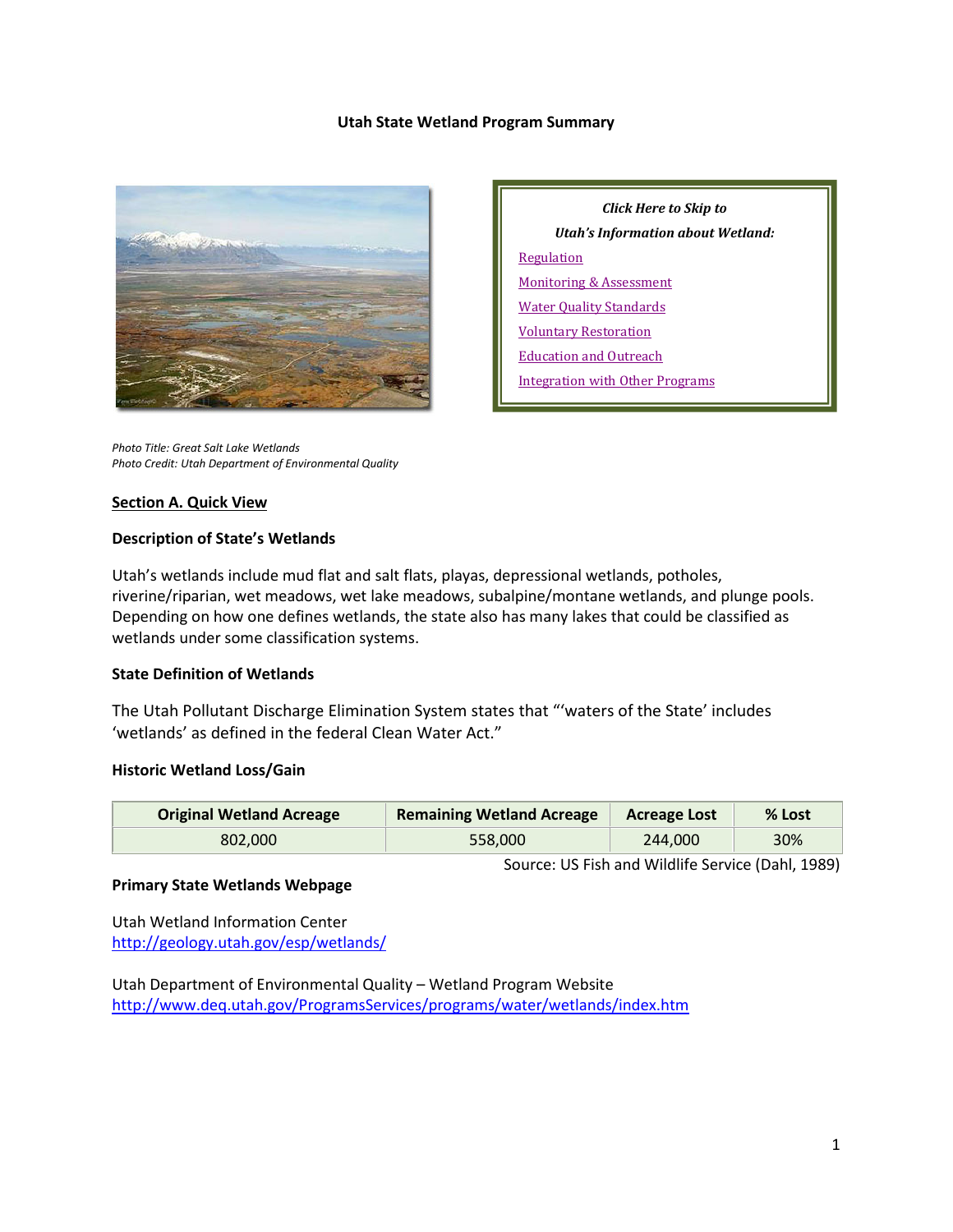## **State Wetland Program Plan**

*Utah's Wetland Program Plan* (2011-2016)

[http://www.deq.utah.gov/ProgramsServices/programs/water/wetlands/docs/2014/08Aug/UTAH\\_WPP\\_](http://www.deq.utah.gov/ProgramsServices/programs/water/wetlands/docs/2014/08Aug/UTAH_WPP_Version3_2013.pdf) [Version3\\_2013.pdf](http://www.deq.utah.gov/ProgramsServices/programs/water/wetlands/docs/2014/08Aug/UTAH_WPP_Version3_2013.pdf)

# **No Net Loss/Net Gain Goal**

The state has no formal policy of no net loss, but does have internal goals to achieve no net loss.

#### **State Budget for Wetland Work (2014)**

| <b>State</b><br><b>Name</b> | Core element #1:<br><b>Regulation</b> | <b>Core Element #2:</b><br><b>Monitoring and</b>                                                                                   | <b>Core Element #3:</b><br><b>Wetland Water</b>                                                                                                  | <b>Core Element #4:</b><br><b>Voluntary</b>                                          |
|-----------------------------|---------------------------------------|------------------------------------------------------------------------------------------------------------------------------------|--------------------------------------------------------------------------------------------------------------------------------------------------|--------------------------------------------------------------------------------------|
|                             |                                       | <b>Assessment</b>                                                                                                                  | <b>Quality Standards</b>                                                                                                                         | Wetland<br>Restoration                                                               |
| <b>Agency</b>               | <b>DWQ</b>                            | <b>DWQ</b>                                                                                                                         | <b>DWG</b>                                                                                                                                       | <b>DWQ</b>                                                                           |
|                             |                                       |                                                                                                                                    |                                                                                                                                                  |                                                                                      |
| Source(s)                   | Information<br>unavailable            | <b>EPA Grants (state</b><br>provides 25% match)                                                                                    | As part of the<br>analytical work for<br>the state's wetland<br>water quality<br>integrated report<br>that supports<br>standards<br>development) | 319 funds for<br>wetland<br>restoration work                                         |
| <b>Amount</b>               | Information                           | Information                                                                                                                        | Information                                                                                                                                      | Information                                                                          |
|                             | unavailable                           | unavailable                                                                                                                        | unavailable                                                                                                                                      | unavailable                                                                          |
| <b>Staffing</b>             | Information                           | Information                                                                                                                        | Information                                                                                                                                      | Information                                                                          |
|                             | unavailable                           | unavailable                                                                                                                        | unavailable                                                                                                                                      | unavailable                                                                          |
| <b>Agency</b>               |                                       | DNR Div. of Fire,<br>Forestry and State<br>Lands                                                                                   |                                                                                                                                                  | <b>DWR</b>                                                                           |
| <b>Source</b>               |                                       | <b>State Grants</b>                                                                                                                |                                                                                                                                                  | For non-wetland-<br>specific work on<br>habitat treatment<br>centered on<br>species  |
| <b>Amount</b>               |                                       | Information<br>unavailable                                                                                                         |                                                                                                                                                  | Information<br>unavailable                                                           |
| <b>Staffing</b>             |                                       | Information<br>unavailable                                                                                                         |                                                                                                                                                  | Information<br>unavailable                                                           |
| <b>Agency</b><br>Source(s)  |                                       | <b>Fund for Endangered</b><br>Species (landscape<br>model, monitoring and<br>wetland hydrology<br>modeling)<br><b>State Grants</b> |                                                                                                                                                  | DNR Div. of Fire,<br>Forestry and State<br>Lands (Invasive<br>species<br>management) |
|                             |                                       |                                                                                                                                    |                                                                                                                                                  |                                                                                      |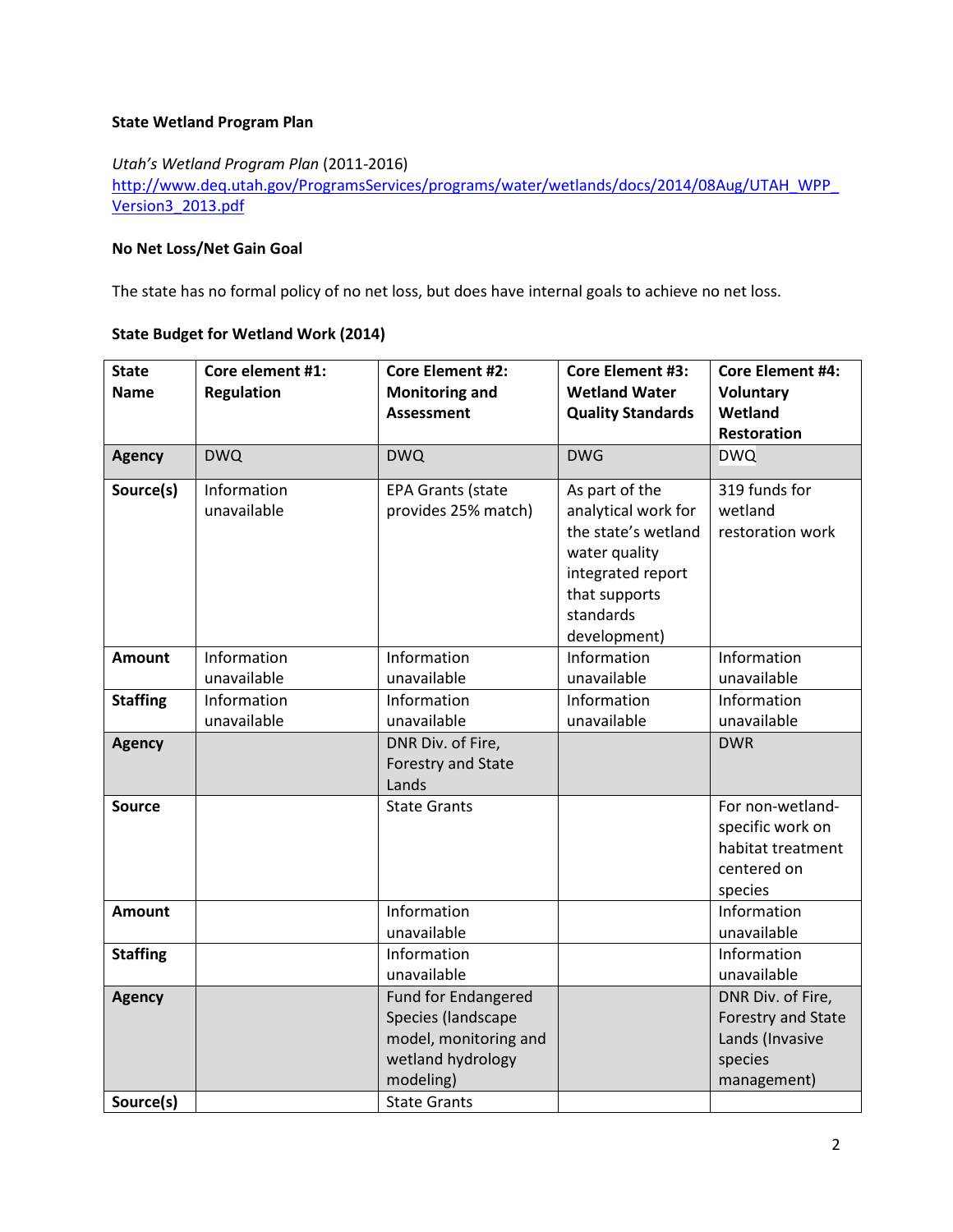| Amount          | Information | Information             |
|-----------------|-------------|-------------------------|
|                 | unavailable | unavailable             |
| <b>Staffing</b> | Information | Information             |
|                 | unavailable | unavailable             |
| <b>Agency</b>   |             | <b>Wildlife Habitat</b> |
|                 |             | Account                 |
| Source(s)       |             | Information             |
|                 |             | unavailable             |
| Amount          |             | Information             |
|                 |             | unavailable             |
| <b>Staffing</b> |             | Information             |
|                 |             | unavailable             |

*Detail:* The state does not provide any ongoing state funds for monitoring and assessment, the development of water quality standards. This work is funded on a project basis by grants and contracts, some of which are from the state or match for them is provided by the state. Restoration activities are funded by an array of sources (detailed above).

#### **State Permitting Fees**

| <b>State Permitting Fee</b> | <b>State Name</b> |
|-----------------------------|-------------------|
| Yes/No                      | NO                |
| Amount (range)              | N/A               |
| Agency                      | N/A               |

#### **Innovative Features**

Among the state's innovations, DWQ is conducting some innovative work around the establishment of wetland water quality standards

#### **Models and Templates**

None

#### <span id="page-2-0"></span>**Section B. Regulation**

#### **How are Wetlands Regulated in Utah?**

Utah's regulation of wetlands is through the state's §401 water quality certification program, which is administered by UDEQ. UDEQ staff relies on best professional judgment in reviewing for consistency with state water quality standards. Section 401 water quality certifications are assessed based on whether or not the proposed actions will affect (surface or groundwater) "waters of the state."

UDNR's Division of Water Rights is responsible for regulating the appropriation and distribution of water rights, including the operation of a *stream alteration permitting program*. The program focuses on the regulation of alterations to natural stream channels, which may also include associated fringe wetlands within 30 feet of a stream. Permits are issued for one year, after which compliance with the original permit conditions is assessed.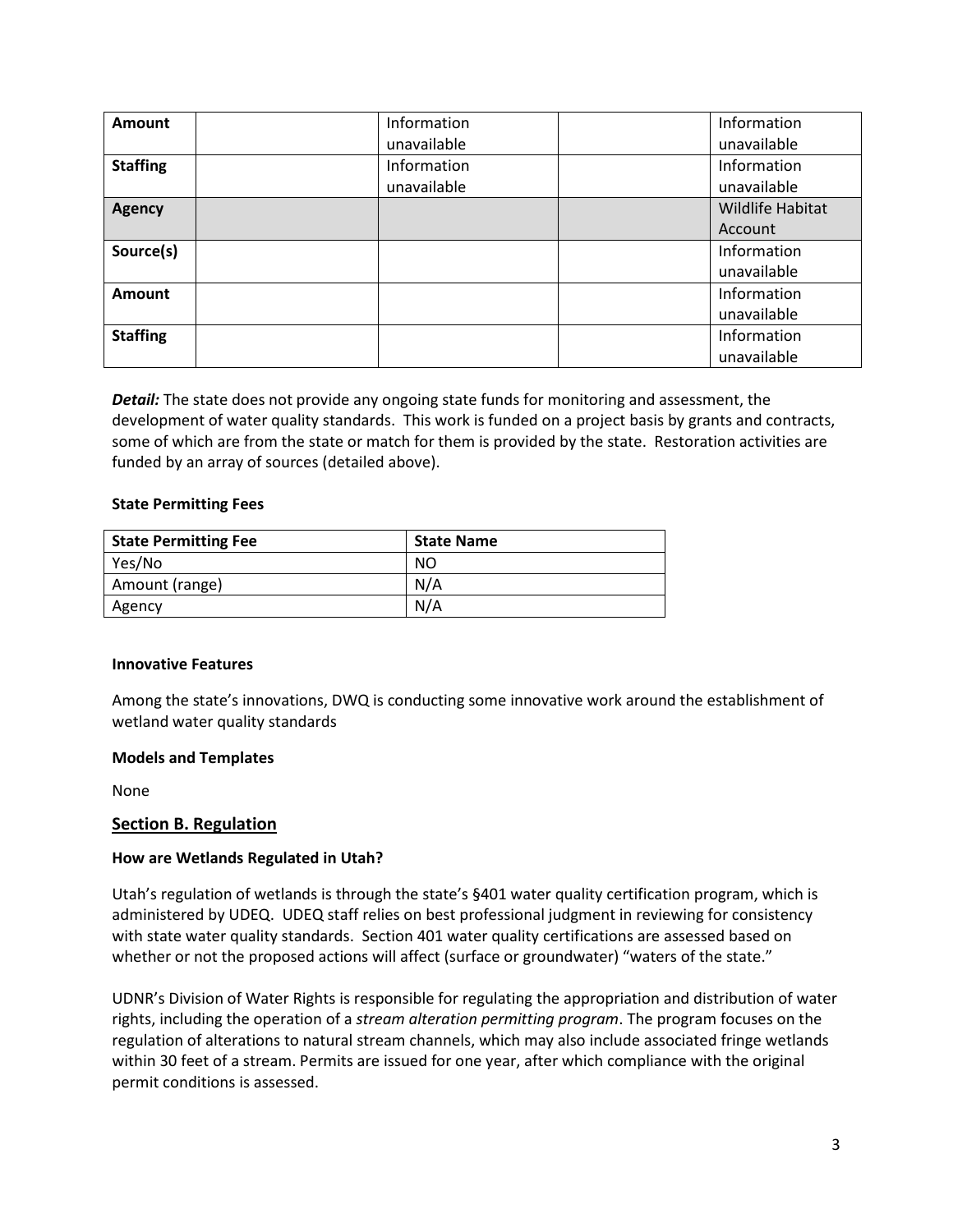Additionally, UDNR divisions undertake a variety of wetland-related activities, including education and outreach, technical support and commentary, restoration, acquisition, and monitoring and assessment research.

A group of state and federal natural resource agencies, The Resource Development Coordinating Committee (RDCC), serves as a state clearinghouse for development projects involving natural resources, including wetlands.

# **Wetland Delineation**

| <b>Delineation Guidance</b> | Yes | No | <b>Detail</b> |
|-----------------------------|-----|----|---------------|
| Use State's Own Method      |     |    |               |
| Use Corps' 87 Manual and    |     |    |               |
| <b>Regional Supplement</b>  |     |    |               |
| Other (Please describe)     |     |    |               |

# **Evaluation Methodology**

Utah has no state-specific wetland evaluation methodology. Functional assessments similar to HGM are used in some cases, but there is no requirement to use any specific method(s). UDOT has an optional assessment method, but is only used internally.

#### **Exempted Activities**

Not confirmed with state; appears to be same as federal

#### **Special Provisions for Agriculture and Forestry**

Not confirmed with state; appears to be same as federal

#### **Penalties and Enforcement**

Compliance and enforcement procedures are outlined in the state's water quality standards. However, violations to CWA §401/404 are handled at the federal level.

#### **Permit Tracking**

Utah's Resource Development Coordinating Committee (RDCC) tracks CWA §401/404 water quality certifications for actions involving wetlands.

#### **State General Permit (statewide vs. regional coverage)**

| <b>Permit Coverage</b>         | Yes | No. | <b>Detail (Type of Permit)</b>                           |
|--------------------------------|-----|-----|----------------------------------------------------------|
| <b>Regional General Permit</b> |     | ∧   |                                                          |
| Statewide General Permit       |     |     | There is no general permit with the Corps, but the state |
|                                |     |     | has a general programmatic permit for the stream         |
|                                |     |     | alteration program.                                      |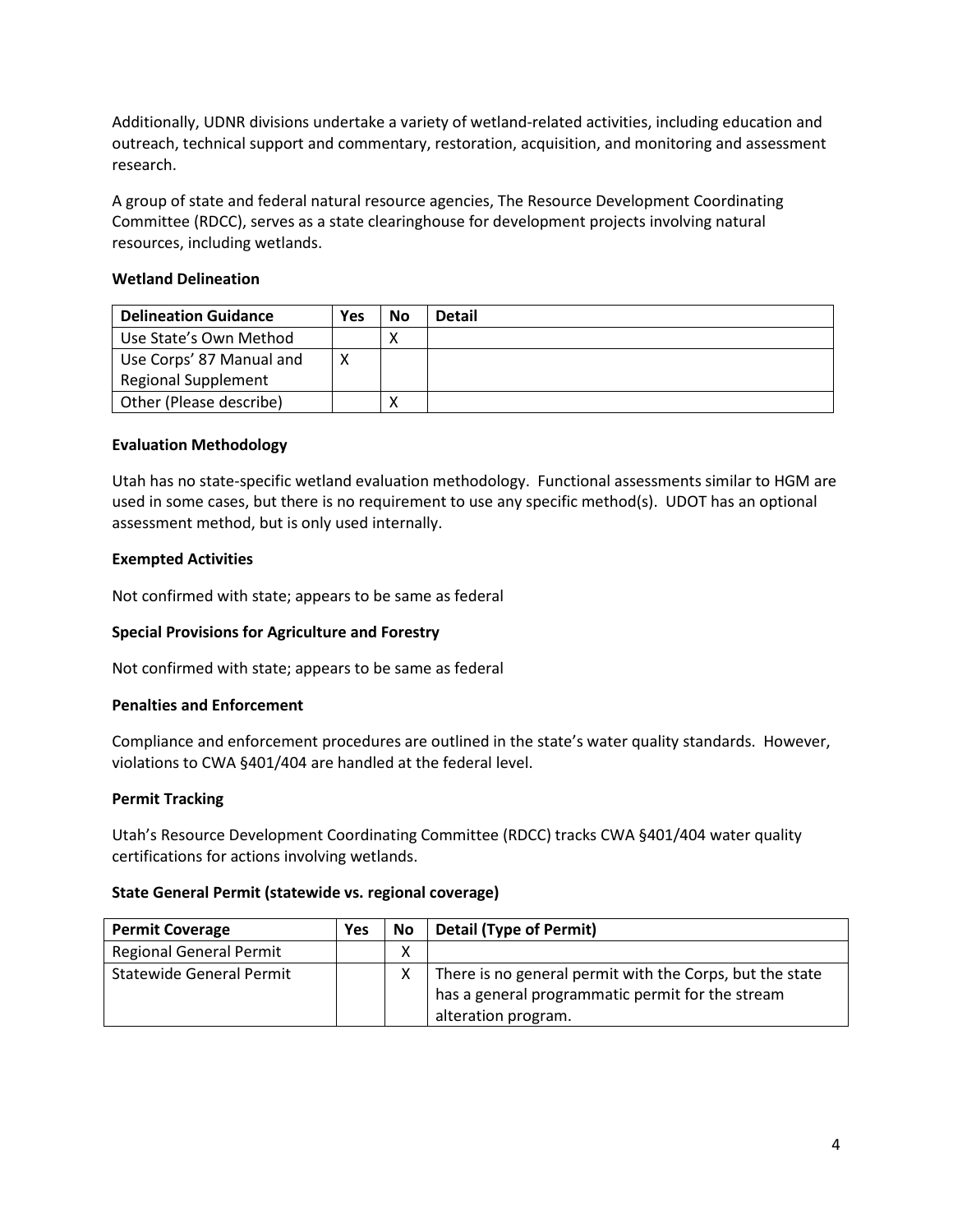#### **Assumption of 404 Powers**

| <b>Assumption Status</b>         | Yes | No | <b>Detail</b>                                     |
|----------------------------------|-----|----|---------------------------------------------------|
| Assumed                          |     | Λ  |                                                   |
| <b>Working Toward Assumption</b> |     |    |                                                   |
| <b>Explored Assumption</b>       | Χ   |    | Assumption has been explored, but found to be too |
|                                  |     |    | expensive.                                        |

#### **Joint permitting**

None

#### **Special Area Management Plans and Advanced Identification Plans**

Information unavailable (Contact UDEQ Division of Water Quality)

#### **Buffer Protections**

The state does not provide any specific protections for wetland buffers, but does for riparian buffers, although they are limited (small width). Contact UDEQ Division of Water Quality for more information.

#### **Mitigation Policy**

The state of Utah has not adopted any legislation, policies, or guidelines regarding compensatory mitigation for wetlands and generally defers to the Corps for jurisdictional, wetland-related mitigation issues.

#### **Mitigation Database**

None

#### <span id="page-4-0"></span>**Section C. Monitoring and Assessment**

#### **Agency Responsible for Wetland Monitoring and Assessment**

Utah Geological Survey (UGS) and Utah Department of Environmental Quality (UDEQ) both undertake wetland monitoring and assessment activities in the state. UGS provides most of the statewide tools, while UDEQ focuses most of their monitoring and assessment resources on Great Salt Lake-specific activities. A new state-specific condition assessment protocol was used by the state for the first time in 2014 after testing existing protocols in previous years.

#### **Mapping/Inventory**

The National Wetland Inventory (NWI) is complete for the state. The updating of NWI maps has been conducted by the UGS in specific project areas over the last several years.

#### **State Wetland Mapping Public Portal**

ARCGIS Utah Wetland Maps Webpage <http://www.arcgis.com/home/webmap/viewer.html?webmap=b9056fec9100407797faea21561348cc>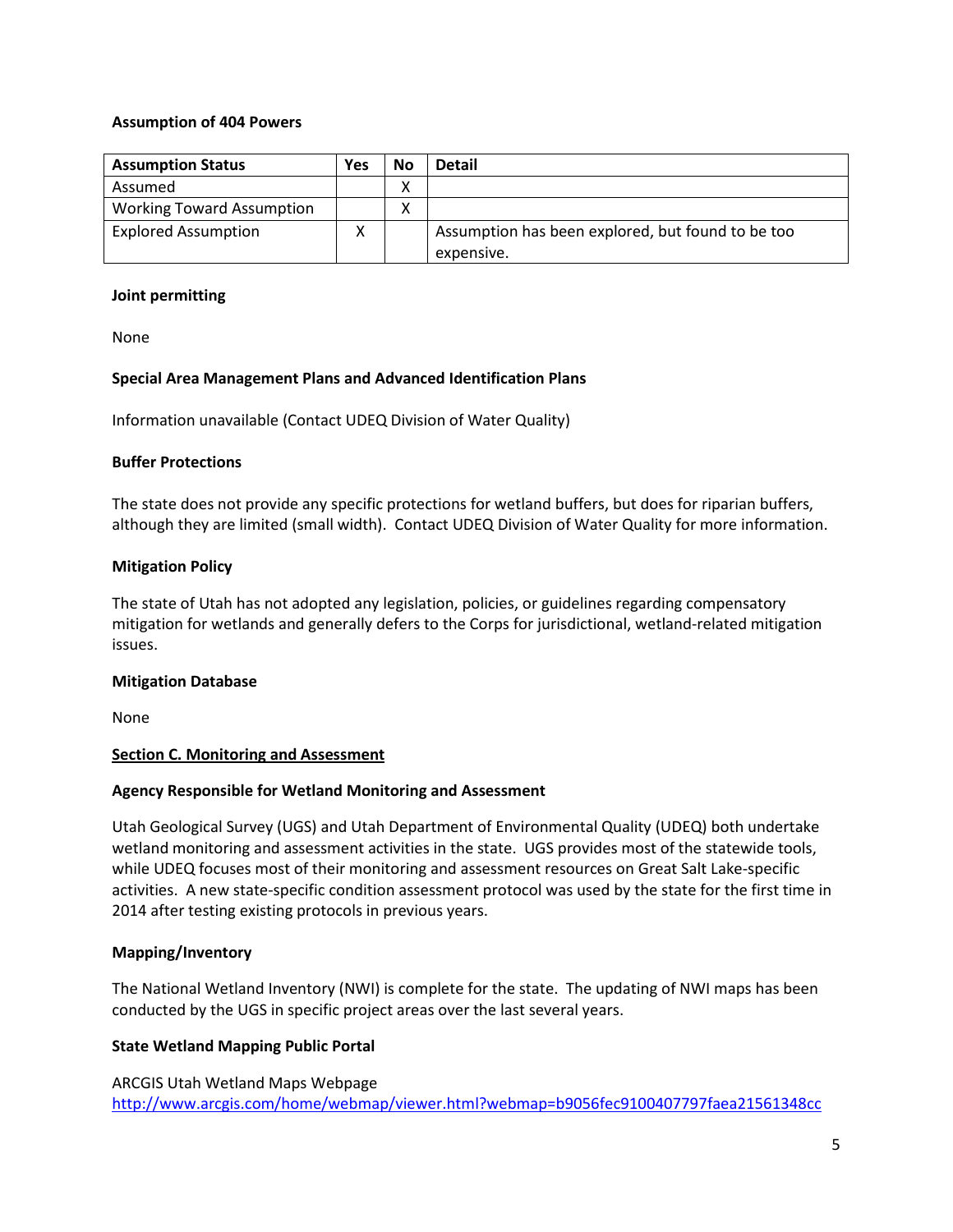#### **Wetland Classification and Assessment**

An HGM classification system has been developed but not widely used. UDOT has an assessment methodology based on wetland classification (not used beyond UDOT). The state uses ecological integrity assessments and for the Great Salt Lake wetlands, a NWI data-based classification. The state aims to add functional and wildlife assessments in the future.

# **Statewide Wetland Monitoring Plan**

The state does not have a formal statewide wetland monitoring plan; however, the state is currently working to develop its monitoring and assessment program. Specific details are detailed in the Utah Wetland Program Plan:

[http://www.deq.utah.gov/ProgramsServices/programs/water/wetlands/docs/2014/08Aug/UTAH\\_WPP\\_](http://www.deq.utah.gov/ProgramsServices/programs/water/wetlands/docs/2014/08Aug/UTAH_WPP_Version3_2013.pdf) [Version3\\_2013.pdf](http://www.deq.utah.gov/ProgramsServices/programs/water/wetlands/docs/2014/08Aug/UTAH_WPP_Version3_2013.pdf)

# **Overall Wetland Gain and Loss Tracking System**

None.

# **Wetland Monitoring and Assessment Characteristics**

| Level | None | Level 1 | Level 2     | Level 3             |
|-------|------|---------|-------------|---------------------|
| Utah  |      |         |             |                     |
|       |      |         | (condition  | (water quality      |
|       |      |         | assessment) | indicators; added   |
|       |      |         |             | c-values from other |
|       |      |         |             | states; floristic   |
|       |      |         |             | assessment is under |
|       |      |         |             | development)        |

| Type | <b>None</b> | IBI        | Condition | Functional                                                                     |
|------|-------------|------------|-----------|--------------------------------------------------------------------------------|
| Utah |             | <b>DWQ</b> | $\lambda$ | DWQ for birds re<br>Great Salt Lake;<br>starting to integrate at<br><b>UGS</b> |

| Frequency | None | <b>Project Specific</b> | Ongoing* |
|-----------|------|-------------------------|----------|
| Utah      |      |                         |          |

\*Utah has grant-funded projects that are successive and progressive; consequently, monitoring and assessment activities are similar to ongoing monitoring, but only funded by soft money project funding.

#### **Participation in National Wetland Condition Assessment**

| <b>NWCA Study Type</b>             | Yes | No |
|------------------------------------|-----|----|
| National Study                     |     |    |
| <b>State Intensification Study</b> |     |    |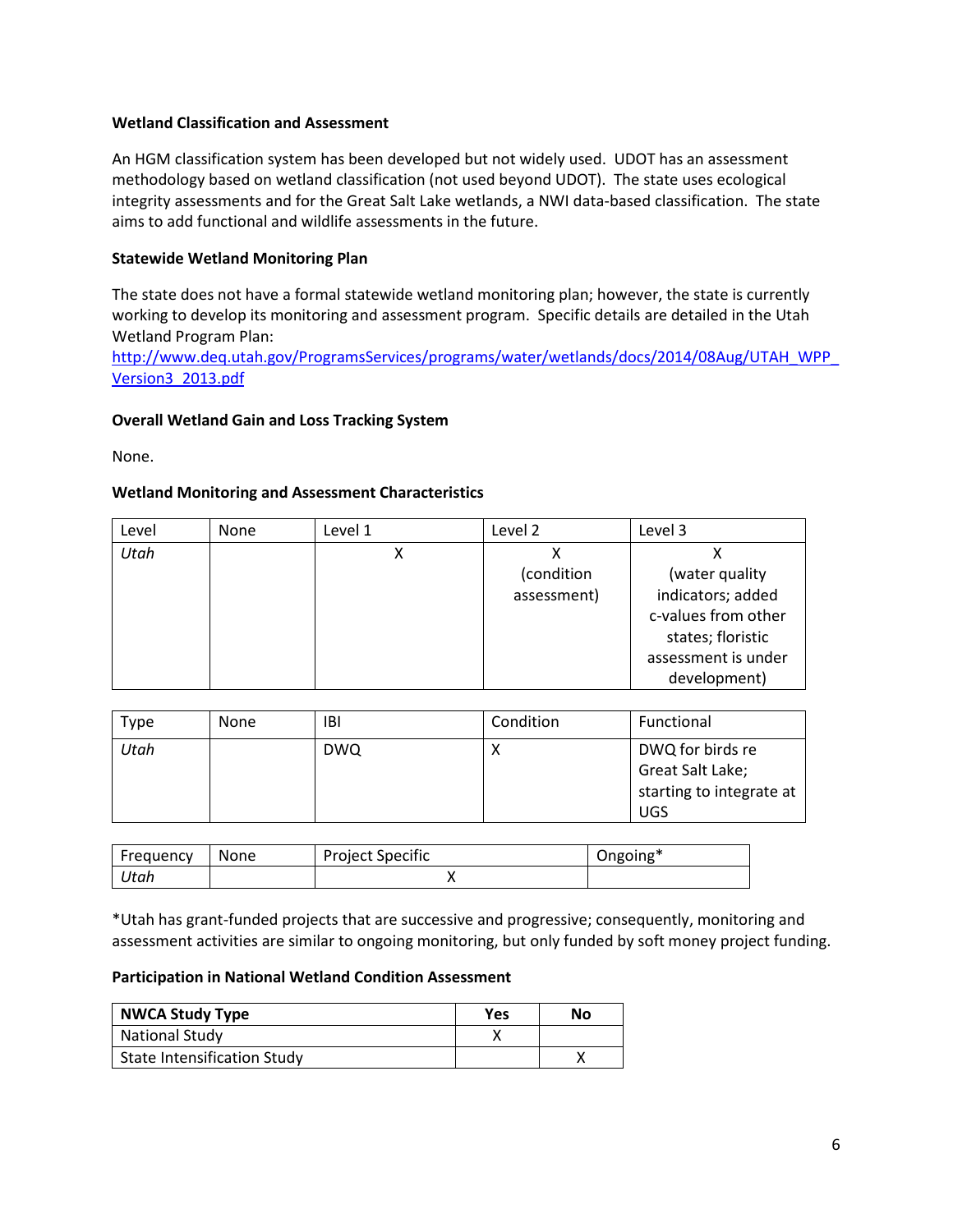# <span id="page-6-0"></span>**Section D. Water Quality Standards**

## **Wetland and Water Quality Standards**

Information in this section may be incomplete; Please contact the Utah Department of Environmental Quality's Division of Water Resources for the most up-to-date information.

| <b>Type</b>                                                                                                        | <b>None</b>      | <b>Use Existing</b><br>WQ<br><b>Standards</b>                                           | <b>In Process</b>         | Adopted                                                                                              | <b>Future</b><br><b>Direction</b> |
|--------------------------------------------------------------------------------------------------------------------|------------------|-----------------------------------------------------------------------------------------|---------------------------|------------------------------------------------------------------------------------------------------|-----------------------------------|
| <b>Wetland-specific</b><br><b>Designated Uses</b>                                                                  | X<br>(Statewide) |                                                                                         |                           | $\boldsymbol{\mathsf{x}}$<br>(For<br>transitional<br>waters along<br><b>Great Salt</b><br>Lake Only) |                                   |
| Narrative criteria in<br>the standards to<br>protect designated<br>wetland uses                                    |                  | $\boldsymbol{\mathsf{x}}$                                                               | $\boldsymbol{\mathsf{x}}$ |                                                                                                      |                                   |
| Numeric criteria in<br>the standards<br>based on wetland<br>type and location<br>to protect the<br>designated uses |                  | X<br>(Freshwater<br><b>WQ</b><br>standards are<br>not useful for<br>saline<br>wetlands) |                           |                                                                                                      |                                   |
| Anti-degradation<br>policy includes<br>wetlands                                                                    |                  | X                                                                                       |                           |                                                                                                      |                                   |

**Description:** Utah has not adopted wetland specific water quality standards, but the rules do outline both numeric and narrative standards for "waters of the state." Anti-degradation policies and use designations are also described.

The past approach of applying existing water quality standards to the Great Salt Lake wetlands is problematic for two reasons: 1) the standards that are specifically applied to wetlands are based on the geographical location of the aquatic resource rather than their ecological characteristics and 2) types of criteria used to assess and protect ecosystem condition or health in current water quality standards are not appropriate.

Consequently, the state is in the process of developing new wetland water quality standards. However, the current numeric criteria will remain in place with the exception of numeric DO and pH criteria for impoundment class wetlands. The numeric criteria for those parameters will be changed to protective narrative criteria for that wetland class. The standards revisions will be supported with documentation. The documentation will explain to stakeholders the technical circumstances of the change and how the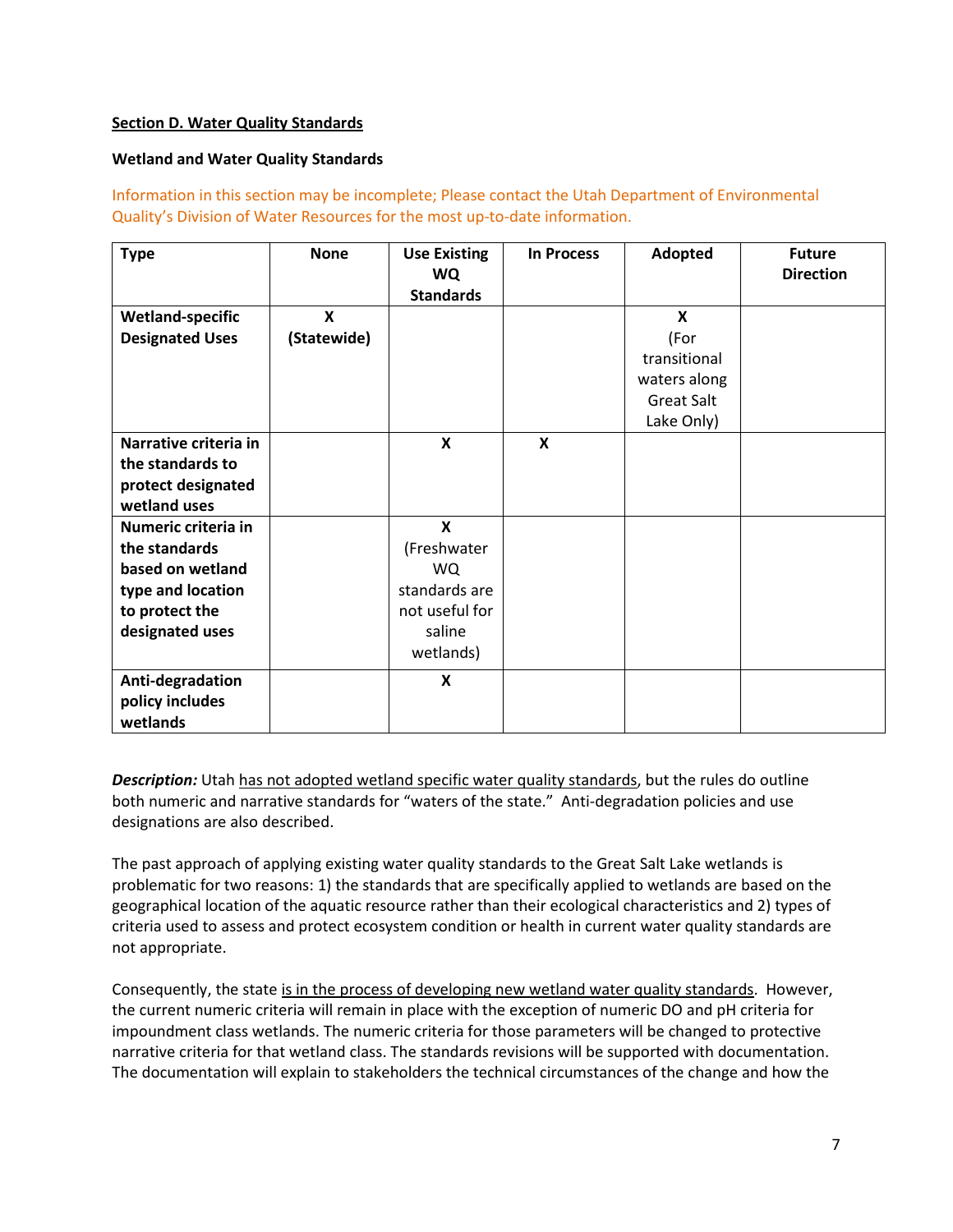narrative criteria will adequately protect designated uses in an accountable way. Other refinements to water quality standards will be made as new monitoring and assessment data become available.

## <span id="page-7-0"></span>**Section E. Voluntary Wetland Restoration**

## **Types of Wetland Restoration Work Funded by the State:**

| <b>Type of Work</b>             | <b>YES</b> | <b>NO</b> | <b>Description</b>                          |
|---------------------------------|------------|-----------|---------------------------------------------|
| Fund Wetland Restoration (may   |            |           | <b>Wildlife Habitat Account</b>             |
| include easement agreements)    |            |           | <b>Endangered Species Fund</b>              |
| <b>Private Land Restoration</b> | χ          |           | <b>Wildlife Habitat Account</b>             |
|                                 |            |           | <b>Endangered Species Fund</b>              |
| <b>Public Land Restoration</b>  | x          |           | Wildlife Habitat Account                    |
|                                 |            |           | <b>Endangered Species Fund</b>              |
|                                 |            |           | Fire, Forestry and State Lands              |
| <b>Technical Assistance</b>     | χ          |           | Department of Agriculture and Farming; UDNR |
| Tax Incentives                  |            | X         |                                             |
|                                 |            |           |                                             |
| Other                           |            | χ         |                                             |

# **Description:**

Utah does not operate a formal, state-level restoration program; however, restoration-related activities are conducted regularly at UDNR. The Wildlife Resource Division's Habitat Section conducts restoration that benefits certain wildlife and habitat. In fact, Utah statutes establish a Wildlife Habitat Account that may be used to fund projects that benefit waterfowl, including preservation, development, and restoration of wetlands (and grants to conservation organizations conducting these activities). The account is funded by revenue from the sale of licenses, permits, and certificates of registration. UDNR staff also provides technical support to parties conducting restoration and mitigation within the state, including private landowners, consultants, Utah Department of Transportation, and others, and coordinate regularly with U.S. Department of Agriculture restoration programs.

Department of Agriculture and Farming and UDNR staff provides technical support to parties conducting restoration and mitigation within the state. In the case of UDNR, most of this work is in uplands. Both groups provide support to private landowners, consultants, Utah Department of Transportation, and others, and coordinate regularly with U.S. Department of Agriculture restoration programs.

Fire, Forestry and State Lands is working to restore 1.5 million acres of lakes and riverbeds and 2,200 miles of shoreline, of which a considerable amount is wetlands. All of this land is state sovereign land.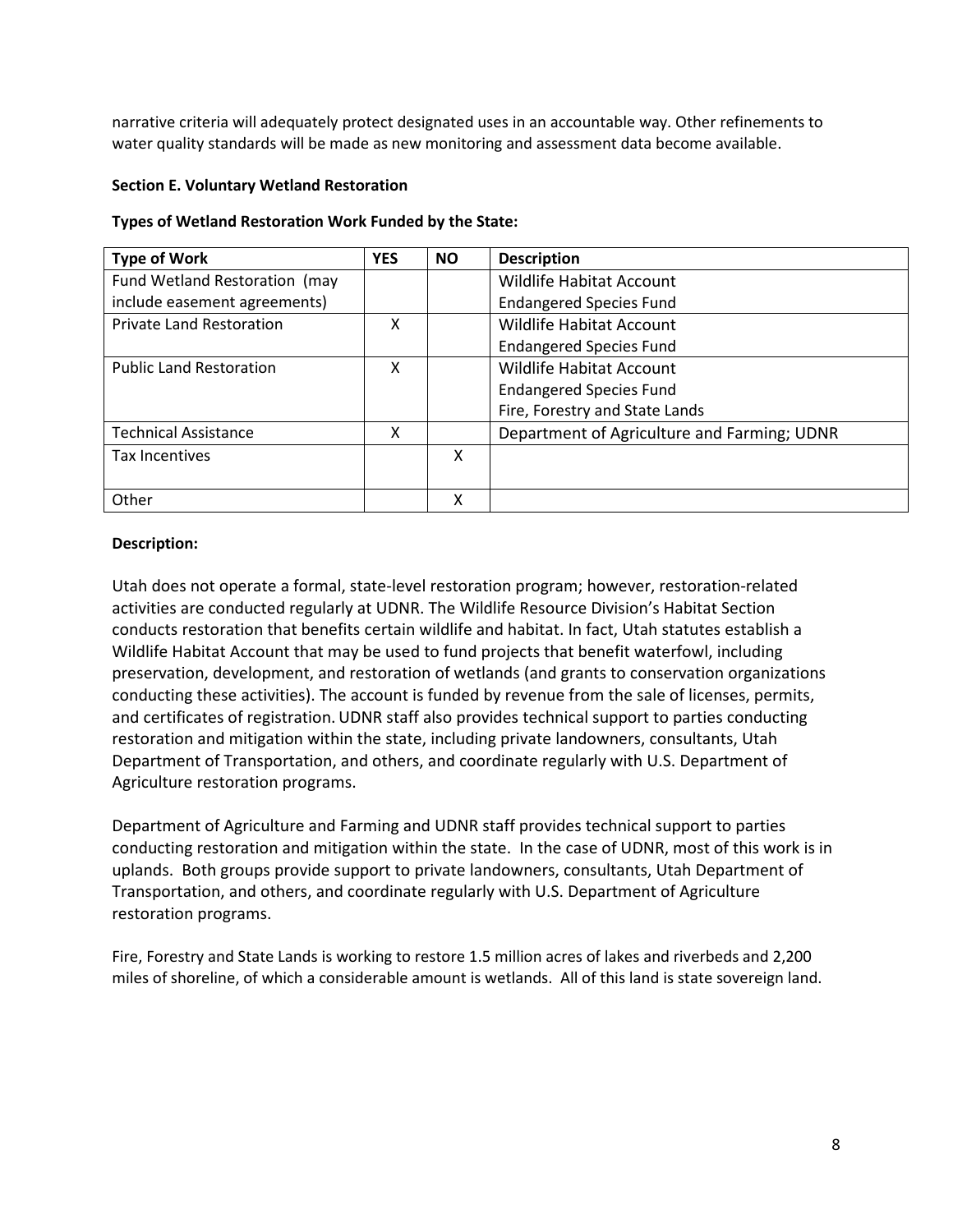## **Voluntary Wetland Restoration Program Components**

| <b>Wetland Restoration Efforts</b>                                                                                 | Nothing in<br>the Works | <b>Planning</b> | In Progress | Mature/<br>Complete |
|--------------------------------------------------------------------------------------------------------------------|-------------------------|-----------------|-------------|---------------------|
| Program has a set of restoration<br>goals                                                                          | N/A                     |                 |             |                     |
| Coordinate with relevant<br>agencies that outline<br>restoration/protection goals and<br>strategies and timeframes | N/A                     |                 |             |                     |
| Developed multi-agency body to<br>coordinate restoration/<br>protection efforts                                    | N/A                     |                 |             |                     |
| Set restoration goals based on<br>agency objectives and available<br>information                                   | N/A                     |                 |             |                     |

## **Goals for Restoration Projects**

| Goal                                    | <b>Yes</b> | <b>No</b> | <b>Description</b> |
|-----------------------------------------|------------|-----------|--------------------|
| No Net Loss                             | N/A        |           |                    |
| Reverse Loss/Net Gain                   | N/A        |           |                    |
| Nonpoint Source Pollution (NPS)/WQ      | N/A        |           |                    |
| <b>Total Maximum Daily Load (TMDLs)</b> | N/A        |           |                    |
| Habitat                                 | N/A        |           |                    |
| <b>Coastal Protection</b>               | N/A        |           |                    |
| <b>Floodwater Protection</b>            | N/A        |           |                    |
| Groundwater                             | N/A        |           |                    |
| Other (please describe)                 | N/A        |           |                    |

#### **Landowner Guides and Handbooks to Assist with Voluntary Wetland Restoration Efforts**

None. May want to check with Department of Agriculture and Farming.

## <span id="page-8-0"></span>**Section F. Innovative and/or Highly Effective Education and Outreach**

None.

#### **Section G. Climate Change and Wetlands**

The State of Utah is not actively addressing climate change at the state level. Some issues related to drought are being discussed, but nothing directly involving wetland staff. At the regional level, agencies and planning groups such as the Weber Basin Conservancy District are considering climate change as part of their planning.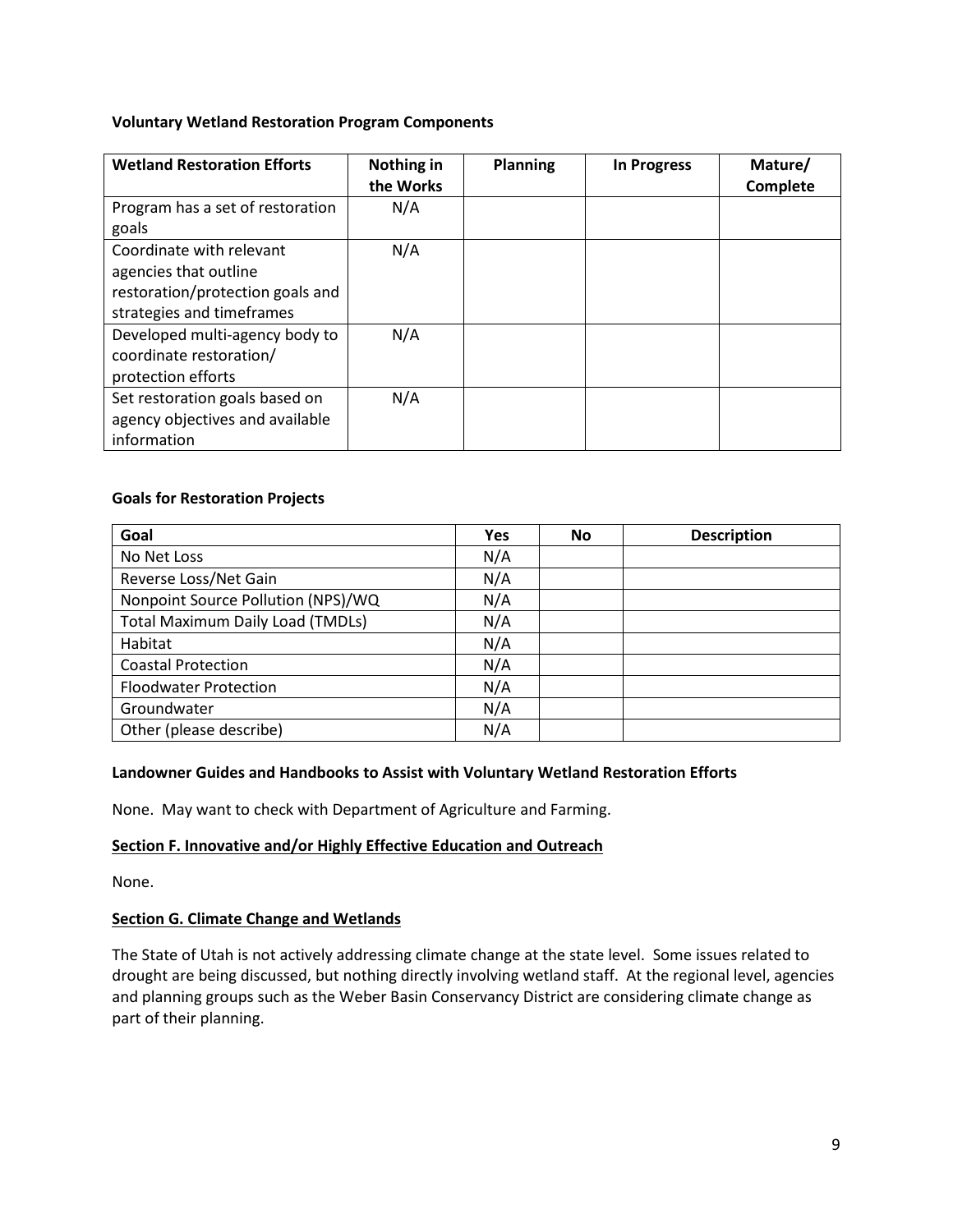# <span id="page-9-0"></span>**Section H. Integration**

| Entity/Program         | Yes/N      | Description of the Connection                                    | Contac  |
|------------------------|------------|------------------------------------------------------------------|---------|
| Area                   | o          |                                                                  | t for   |
|                        |            |                                                                  | Follow- |
|                        |            |                                                                  | up      |
| NPDES/Stormwate        | <b>YES</b> | Wetland work is integrated at DWQ --- not integrated             |         |
| r                      |            | permitting, but joint project review                             |         |
| 303(d)                 | <b>YES</b> |                                                                  |         |
| 305(b) reporting       | <b>YES</b> | Focused on Great Salt Lake - adding increasing amounts of        |         |
| on wetlands            |            | information on wetlands                                          |         |
| <b>Total Maximum</b>   | <b>NO</b>  |                                                                  |         |
| Daily Load             |            |                                                                  |         |
| (TMDLs)                |            |                                                                  |         |
| Climate Change/        | <b>NO</b>  |                                                                  |         |
| Resiliency             |            |                                                                  |         |
| Land Use               | <b>YES</b> | DWQ is working with its partners to accomplish five near-term    |         |
| /Watershed             |            | tasks toward implementation of the watershed approach.           |         |
| planning               |            | Completion of these tasks, in an iterative manner, will provide  |         |
|                        |            | all stakeholders with assurance that progress is being made to   |         |
|                        |            | assess and protect Great Salt Lake wetlands in a comprehensive   |         |
|                        |            | way. Also Conservation Action Plans in several places across     |         |
|                        |            | the state focusing on wetlands in watersheds.                    |         |
| Flood/Hazard           | NO.        |                                                                  |         |
| Mitigation             |            |                                                                  |         |
| <b>Coastal Work</b>    | <b>NO</b>  |                                                                  |         |
| <b>Wildlife Action</b> | YES!       | In draft form; includes a lot of wetland work (landscape models, |         |
| Plan                   |            | etc.) Strong partnership with wildlife folks who are interested  |         |
|                        |            | and in need of this support                                      |         |
| Statewide              | <b>YES</b> | http://www.recpro.org/assets/Library/SCORPs/ut_scorp_2014.       |         |
| Comprehensive          |            | pdf                                                              |         |
| Outdoor                |            |                                                                  |         |
| <b>Recreation Plan</b> |            |                                                                  |         |
| (SCORP)                |            |                                                                  |         |
| Other (Specify)        |            | Federal land - lots of NOT coordinated efforts going on -        |         |
|                        |            | national parks, BLM, forest service all developing tools, etc.   |         |
|                        |            | State working on building new relationships with these           |         |
|                        |            | agencies. Important since so much of this land is managed        |         |
|                        |            | federally.                                                       |         |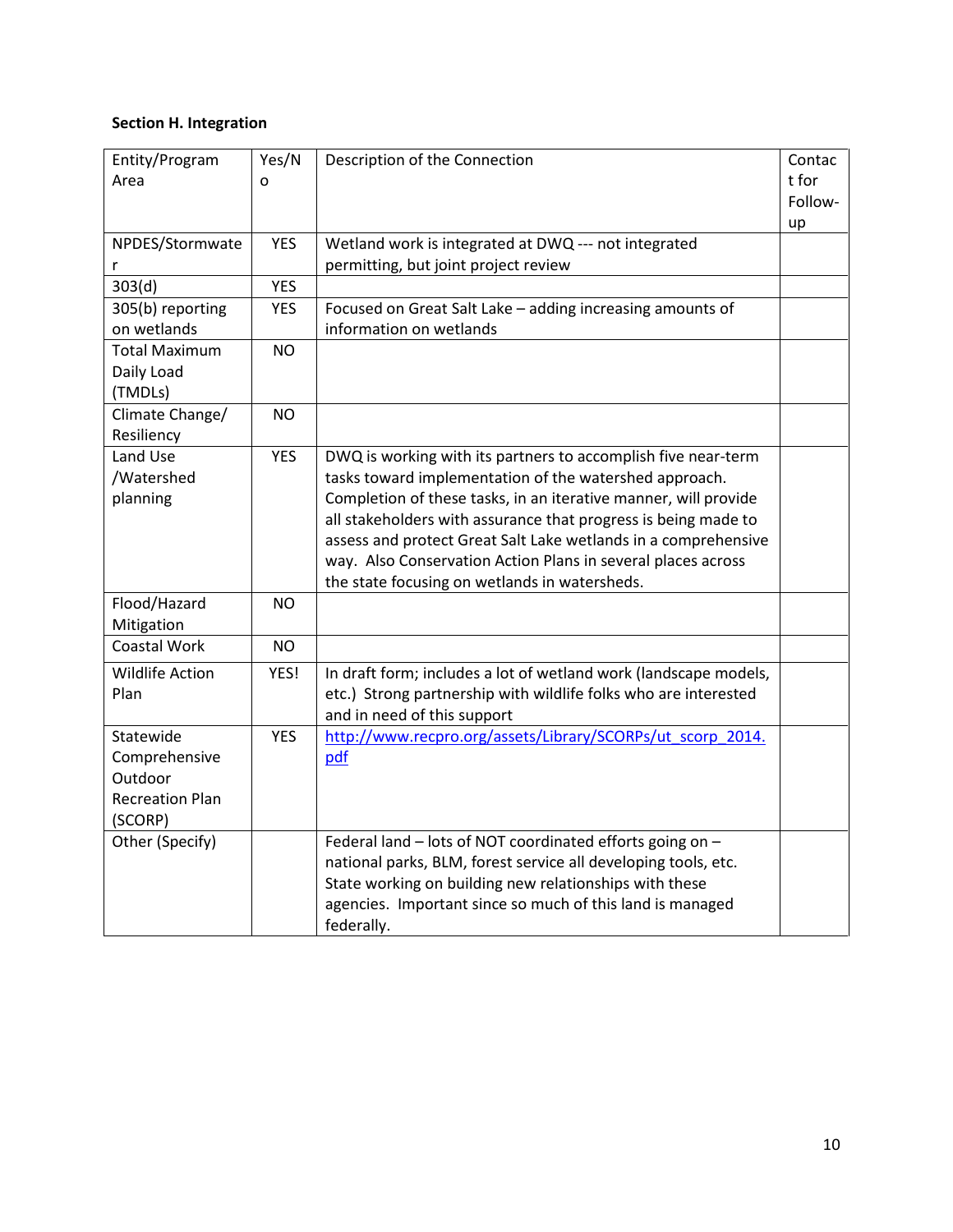# **State Wetland Program Continuum**

| <b>Continuum Stage</b>        |             | <b>Core Element</b>      | <b>Core Element</b> | <b>Core Element</b>  | <b>Core Element</b> |
|-------------------------------|-------------|--------------------------|---------------------|----------------------|---------------------|
|                               |             | 1: Regulation            | 2: Monitoring       | 3: Wetland           | 4:                  |
|                               |             |                          | & Assessment        | <b>Water Quality</b> | Voluntary           |
|                               |             |                          |                     | <b>Standards</b>     | Restoration         |
| <b>Mature Stage</b>           | <b>High</b> | <b>401 Certification</b> |                     |                      |                     |
|                               |             | Only                     |                     |                      |                     |
|                               |             |                          |                     |                      |                     |
| <b>Initial Implementation</b> |             |                          | X                   |                      |                     |
| <b>Stage</b>                  |             |                          | (Trying what        |                      |                     |
|                               |             |                          | they                |                      |                     |
|                               |             |                          | developed)          |                      |                     |
|                               |             |                          |                     |                      |                     |
| <b>Development Stage</b>      |             |                          |                     | X                    |                     |
|                               |             |                          |                     | (Great Salt          |                     |
|                               |             |                          |                     | Lake Only)           |                     |
|                               |             |                          |                     |                      |                     |
| <b>Early Stage</b>            | Low         |                          |                     | X                    | $\boldsymbol{x}$    |
|                               |             |                          |                     | (Statewide)          | No formal           |
|                               |             |                          |                     |                      | program though      |
|                               |             |                          |                     |                      | lots of             |
|                               |             |                          |                     |                      | unconsoldidated     |
|                               |             |                          |                     |                      | efforts that have   |
|                               |             |                          |                     |                      | been around a       |
|                               |             |                          |                     |                      | long time but are   |
|                               |             |                          |                     |                      | not wetland         |
|                               |             |                          |                     |                      | focused)            |

# **Section I. Contact Information**

# **Diane Menuz**

Wetland Program Coordinator Utah Geological Survey 1594 W. North Temple P.O. Box 14610 Salt Lake City, UT 84114 (801) 538-7436 [dmenuz@utah.gov](mailto:dmenuz@utah.gov)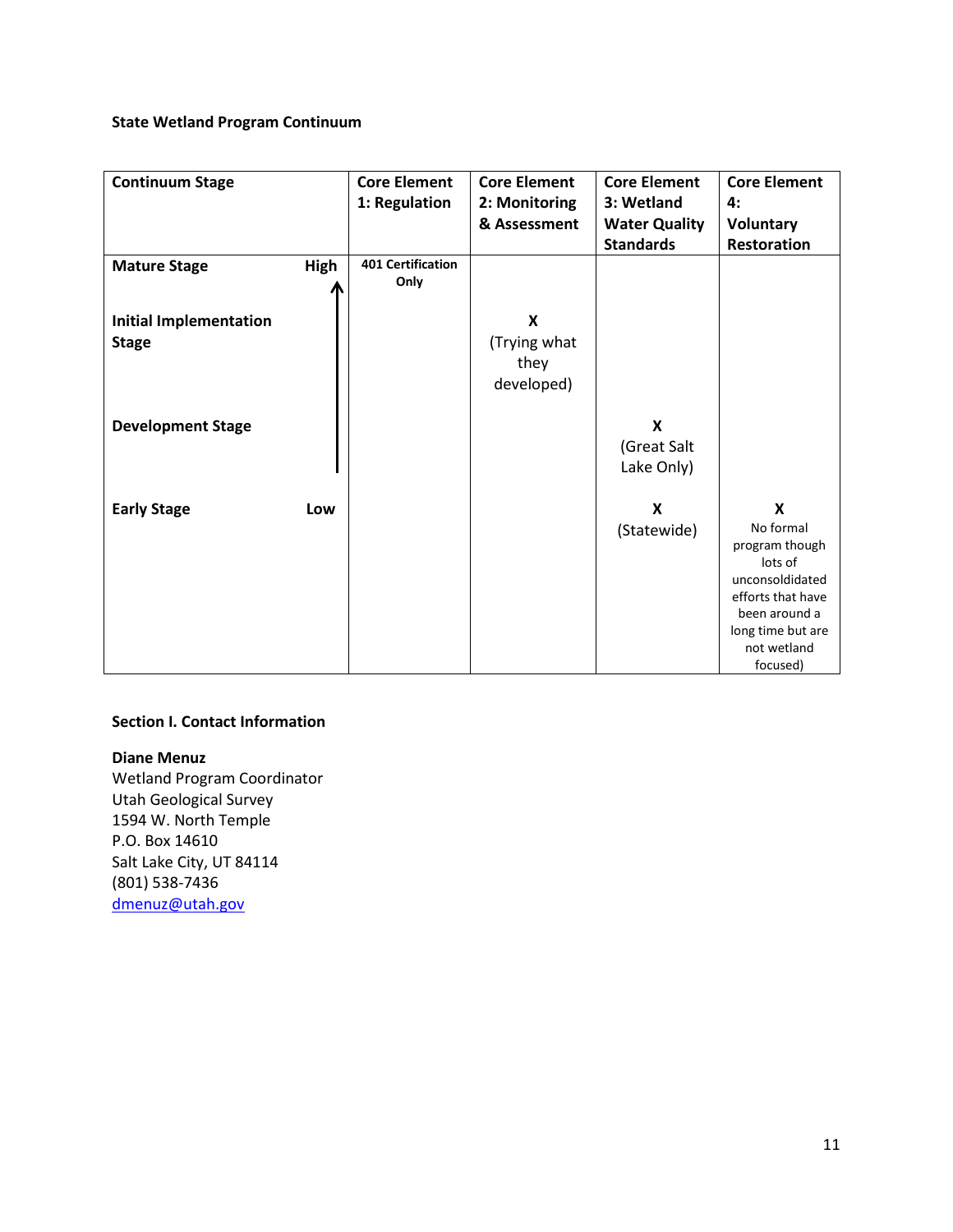# **Toby Hooker**

Wetland Scientist Utah Division of Water Quality 195 North 1950 West Salt Lake City, Utah 84114 801-536-4289 [thooker@utah.gov](mailto:thooker@utah.gov)

# **Section J. Useful Websites**

# **State Government Programs**

- 1. Utah Reclamation, Mitigation and Conservation Commission
	- a) Utah Wetlands Ecosystem Education [http://www.mitigationcommission.gov/wetlands/wetlands\\_weep.html](http://www.mitigationcommission.gov/wetlands/wetlands_weep.html)
- 2. Department of Agriculture
	- a) Conservation & Resource Management Division
		- i. Adopt-a-Waterbody Program Adopt-a-Waterbody: Utah's Watershed Initiative is currently on hold. If you have questions, please contact: Carl Adams Division of Water Quality 801-536-4330 carladams@utah.gov <http://www.adoptawaterbody.utah.gov/>
	- b) Agriculture Loans Program <http://ag.utah.gov/divisions/conservation/loans.html>
	- c) Groundwater Program The State Ground Water Program is no longer accepting applications for water testing, as the program has been suspended. <http://ag.utah.gov/divisions/conservation/groundwater.html>
	- d) Non-Point Source Water Quality Program <http://ag.utah.gov/divisions/conservation/nonpoint.html>
	- e) Utah Conservation Commission Utah Environmental Stewardship Certification Program <http://ag.utah.gov/divisions/conservation/commission.html>
- 3. Department of Environmental Quality
	- a) Division of Water Quality
		- i. Ground Water Quality Protection Program <http://www.waterquality.utah.gov/GroundWater/index.htm>
		- ii. Stormwater Program & Permits <http://www.waterquality.utah.gov/UPDES/stormwater.htm>
		- iii. Water Quality Management